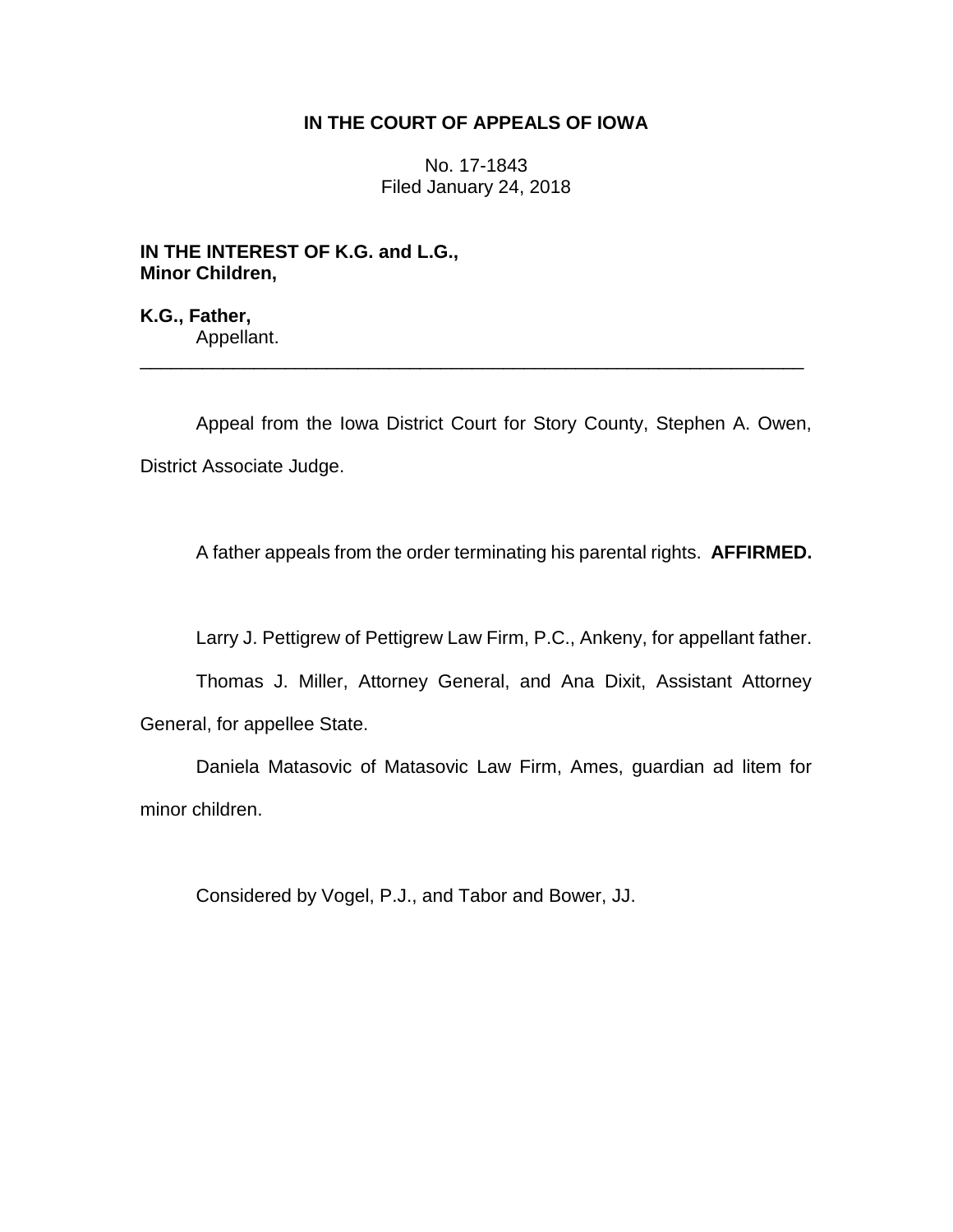#### **VOGEL, Presiding Judge.**

A father appeals from the order terminating his parental rights.<sup>1</sup> He claims the State did not present sufficient evidence to show he did not maintain a place of importance in the children's lives and termination is not in the children's best interests. We find there was sufficient evidence to terminate his parental rights, termination is in the children's best interests, and there are no impediments to termination. Accordingly, we affirm.

#### **I. Background Facts and Proceedings**

L.G., born 2009, and K.G., born 2010, came to the attention of the Iowa Department of Human Services (DHS) in October 2016 after receiving reports that the parents were not tending to the children's basic needs, evidenced by such behavior as using methamphetamine in the presence of the children.

Both the mother and father had issues with substance abuse, domestic violence, and homelessness. Neither parent had stable housing as they were in jail during most of the pendency of the child-in-need-of-assistance (CINA) case and termination proceedings. On October 14, 2016, following the mother's arrest and upon learning the DHS was aware of the children's dire situation, the father voluntarily placed the children with his sister in Cedar Rapids. The father, who was on probation, was arrested on October 18 after police found methamphetamine in his golf bag and drug paraphernalia in his truck. The father subsequently stated his intent on having the children in his care upon his release, implying his sister was only a temporary placement for the children.

 $\overline{a}$ 

<sup>&</sup>lt;sup>1</sup> The district court terminated the mother's rights, and she does not appeal.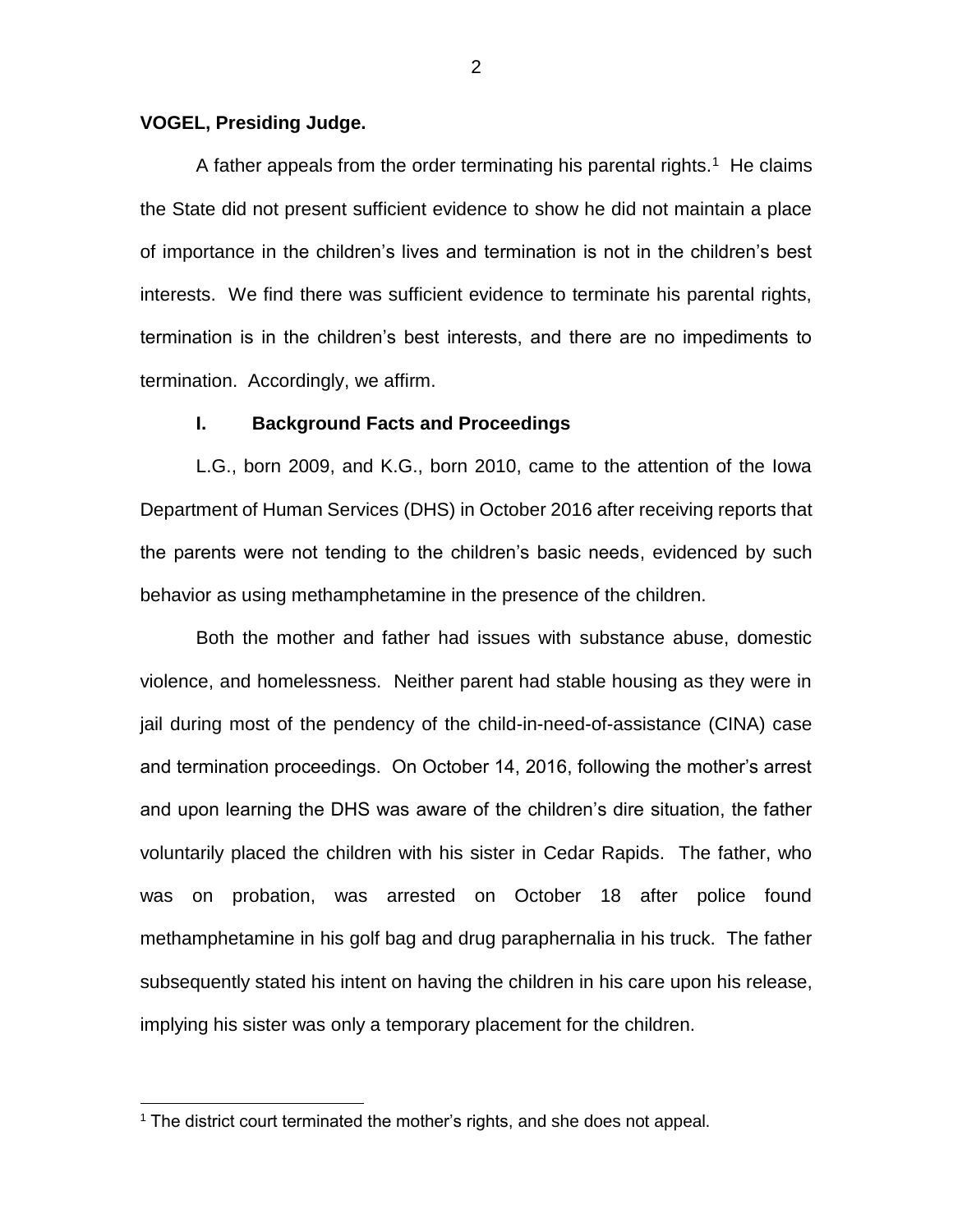On November 29, 2016, the children were adjudicated in need of assistance pursuant to Iowa Code section  $232.2(6)(c)(2)$  and (n) (2016). Following a dispositional hearing, the court confirmed the placement of the children with the father's sister and brother-in-law. When the father transitioned to a half-way house, he began to make progress in addressing his issues. However, the father did not follow through with the case permanency plan and was found passed out in his car under the influence of methamphetamine and alcohol in early 2017. According to the August 23, 2017 DHS report, the father was incarcerated on April 24, 2017, "for charges including possession of a firearm as a felon," with a tentative discharge date of December 18, 2020. Following a permanency review hearing on September 5, 2017, the juvenile court held:

[T]he children have found a safe, stable, and secure placement with their aunt and uncle who are willing to provide permanency for them by way of adoption. It would be in the children's best interest to modify the permanency order to provide for termination of the biological parents' parental rights.

The State filed a petition to terminate the father's parental rights. Following an October 16 hearing on the matter, where the father—still incarcerated—was represented but did not participate, the court entered an order, terminating the father's rights under section 232.116(1)(e) (2017). The father appeals.

#### **II. Standard of Review**

The scope of review is de novo in termination cases. *In re D.W*., 791 N.W.2d 703, 706 (Iowa 2010). Clear and convincing evidence is needed to establish the grounds for termination. *In re J.E*., 723 N.W.2d 793, 798 (Iowa 2006). We give weight to the juvenile court's findings of fact, but we are not bound by them. *In re C.B*., 611 N.W.2d 489, 492 (Iowa 2000).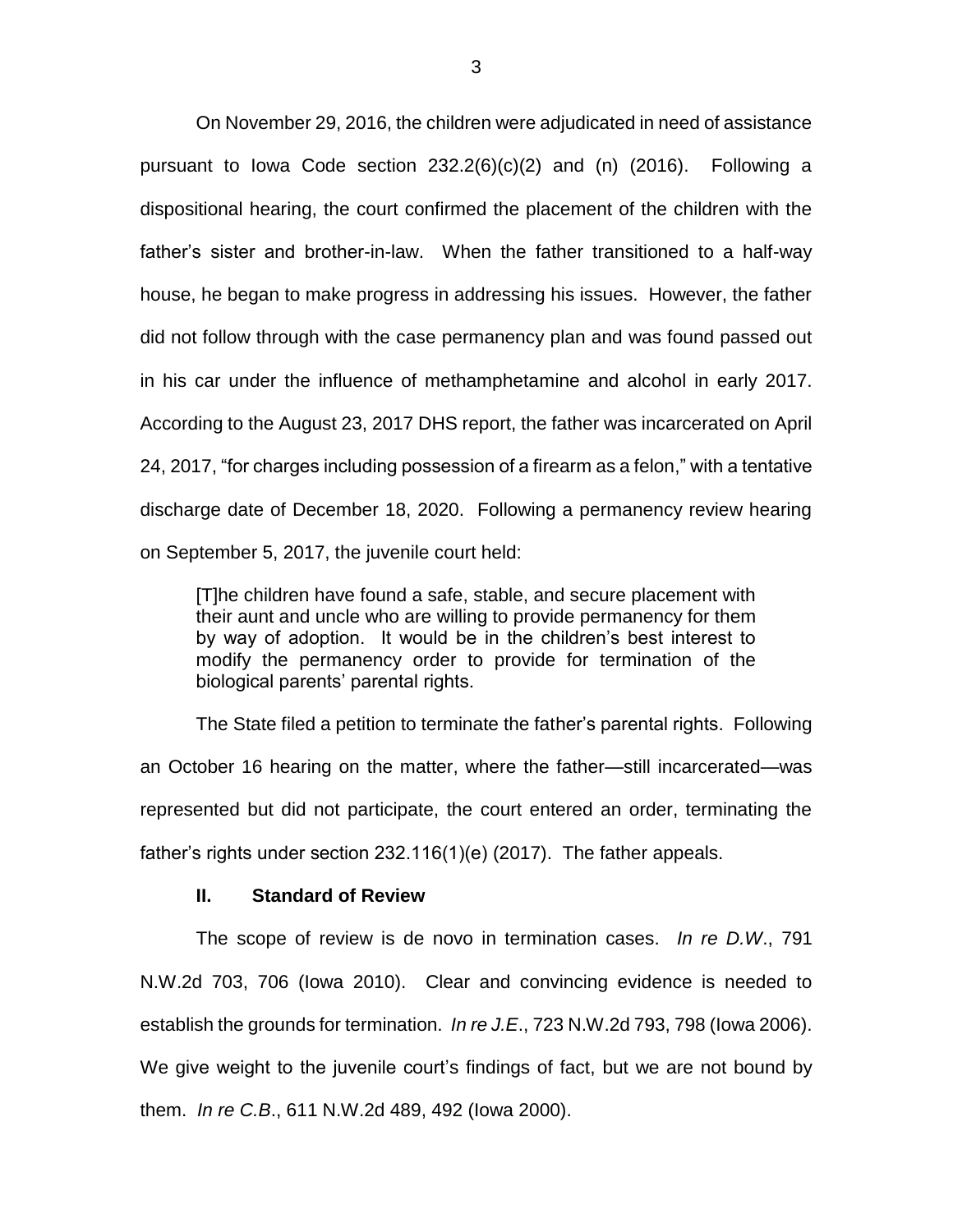## **III. Sufficiency of the Evidence**

The father asserts the evidence is not sufficient to support termination of his parental rights because the State failed to prove he "did not maintain a place of importance in the children's lives." Section 232.116(1)(e) provides the juvenile court may terminate parental rights as to a child if:

(1) The child has been adjudicated a child in need of assistance pursuant to section 232.96.

(2) The child has been removed from the physical custody of the child's parents for a period of at least six consecutive months.

(3) There is clear and convincing evidence that the parents have not maintained significant and meaningful contact with the child during the previous six consecutive months and have made no reasonable efforts to resume care of the child despite being given the opportunity to do so. For the purposes of this subparagraph, "significant and meaningful contact" includes but is not limited to the affirmative assumption by the parents of the duties encompassed by the role of being a parent. This affirmative duty, in addition to financial obligations, requires continued interest in the child, a genuine effort to complete the responsibilities prescribed in the case permanency plan, a genuine effort to maintain communication with the child, and requires that the parents establish and *maintain a place of importance in the child's life.* 

(Emphasis added.)

Since there is no dispute the children were adjudicated CINA and had been

removed from the father's care for at least six consecutive months, the father only

contests the third prong under paragraph (e).

The father claims he has maintained significant and meaningful contact with

the children despite his incarceration. He claims he received no contact from the

DHS after he was incarcerated in April 2017 and had no visitation with the children

while incarcerated. The father maintains that this lack of communication with the

DHS about visits while he was incarcerated should not be used against him.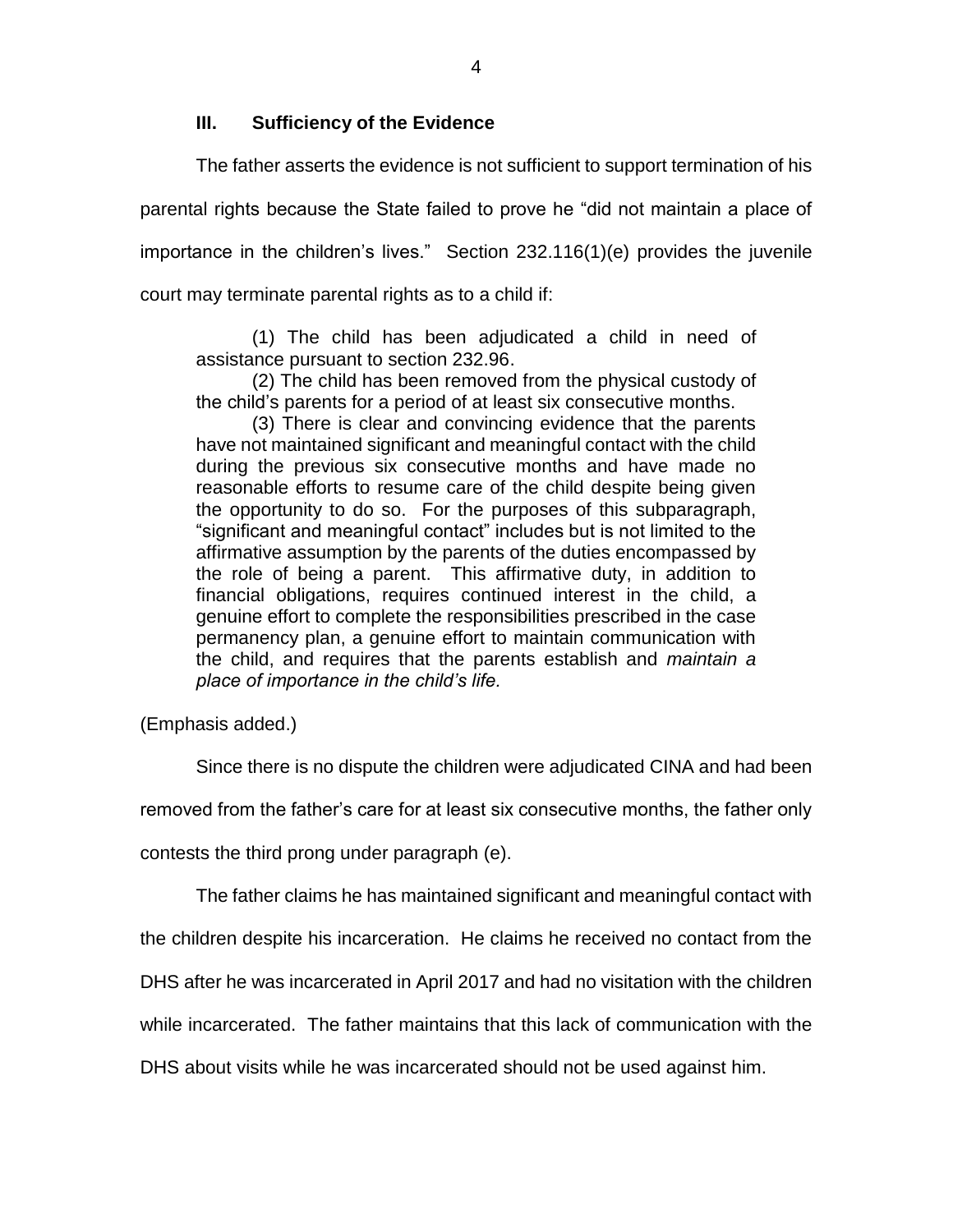However, the father "cannot use his incarceration as a justification for his lack of relationship with the child." *See In re M.M.S.*, 502 N.W.2d 4, 8 (Iowa 1993). "This is especially true when the incarceration results from a lifestyle that is chosen in preference to, and at the expense of, a relationship with a child." *Id*. The father's inability to maintain contact with his children is due to his own lifestyle choices that have resulted in his incarceration, principally his drug use. This kind of inability to maintain meaningful contact is no legal excuse for failing to do so. By failing to reach out to the DHS to set up visitation or other contact, the father did not continue to take an interest in the children or maintain a place of importance in the children's lives.

Moreover, the father's claim that he should have been provided with additional services and visitation while incarcerated is not preserved for our review. *See C.B.*, 611 N.W.2d at 493–94; *see also In re C.H.*, 652 N.W.2d 144, 148 (Iowa 2002) (stating if a parent has a complaint regarding services, the parent must make such challenge at the removal, when the case permanency plan is entered, or at later review hearings). The father did not request additional services or make a complaint about the services offered, including visitation, at any stage of these proceedings.

Accordingly, we find the juvenile court properly terminated the father's rights under section 232.116(1)(e).

## **IV. Best Interests**

The father next claims termination of his parental rights is not in his children's best interests. He claims termination is the most restrictive outcome and better options were available, such as granting him an additional six months to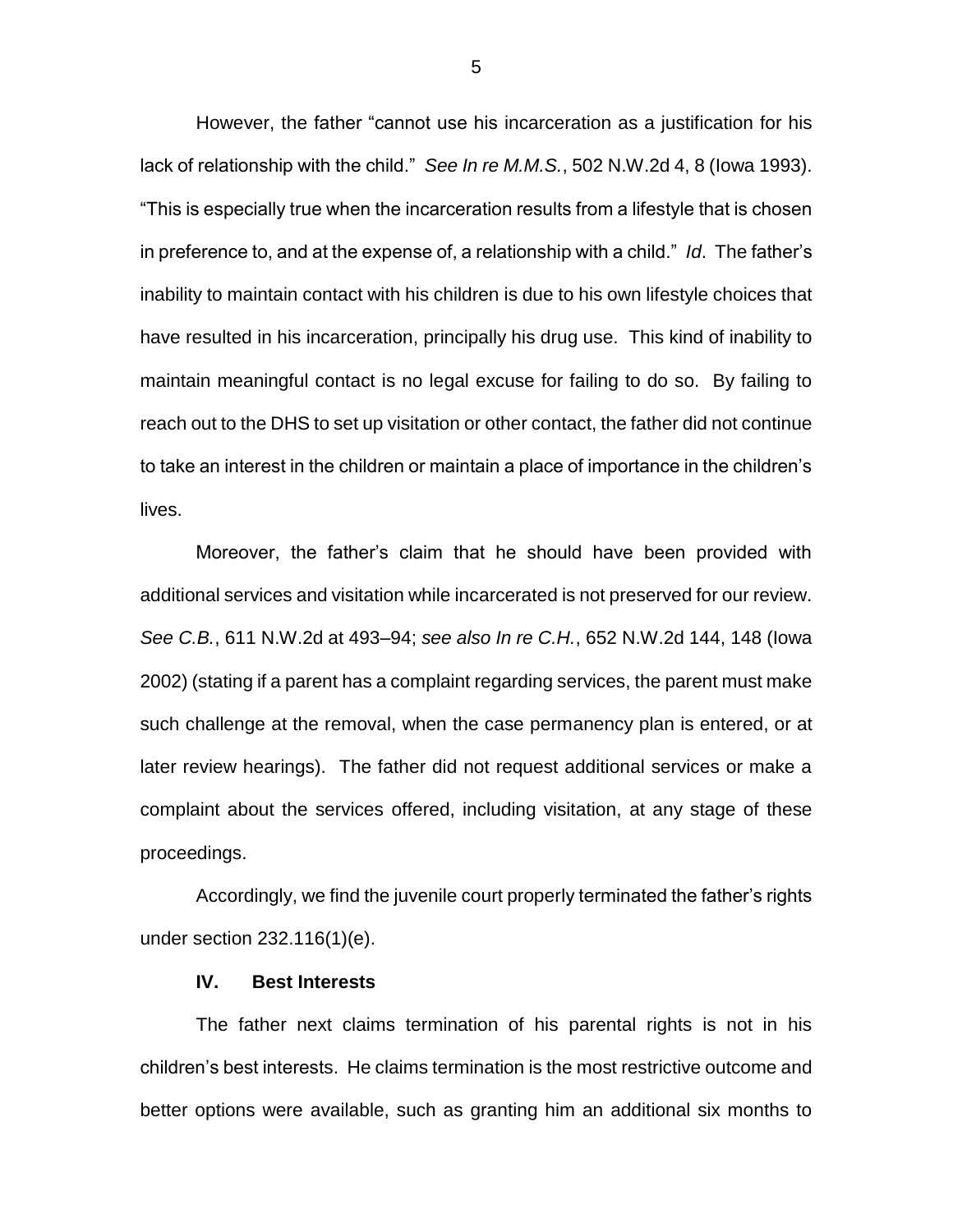work towards reunification or allowing his sister and brother-in-law, where the children were placed, to serve as guardians of the children until his release. Section 232.116(2) requires us to give primary consideration to the children's safety, to the best placement for furthering the long-term nurturing and growth of the children, and to the physical, mental, and emotional condition and needs of the children. *In re P.L*., 778 N.W.2d 33, 40 (Iowa 2010).

The father voluntarily placed the children with his sister due to concerns about both parents' substance abuse issues and inability to care for the children. Since the November 29, 2016 adjudication, the children have remained with the father's sister and brother-in-law. The father has provided no evidence an additional six months would change his circumstances such that he would be in a position to care for the children. The caseworker testified that even if the father would be released soon from prison he would still need to have stable and safe housing; mental health and substance abuse evaluations; and follow through with recommendations, drug screens, supervised visits, and family therapy before he could be considered an appropriate placement. Thus, a six-month extension to work towards reunification is not appropriate. *See* Iowa Code § 232.104(2)(b); *In re J.B.L.*, 844 N.W.2d 703, 706 (Iowa Ct. App. 2014) (denying a six-month extension because clear and convincing evidence showed that parent would be unable to safely parent the child within six months of the termination hearing).

Furthermore, the children deserve permanency and stability. A guardianship is not a legally-preferable alternative to termination followed by adoption. *See In re L.M.F.*, 490 N.W.2d 66, 67–68 (Iowa Ct. App. 1992). The juvenile court found termination would be in the children's best interests, holding:

6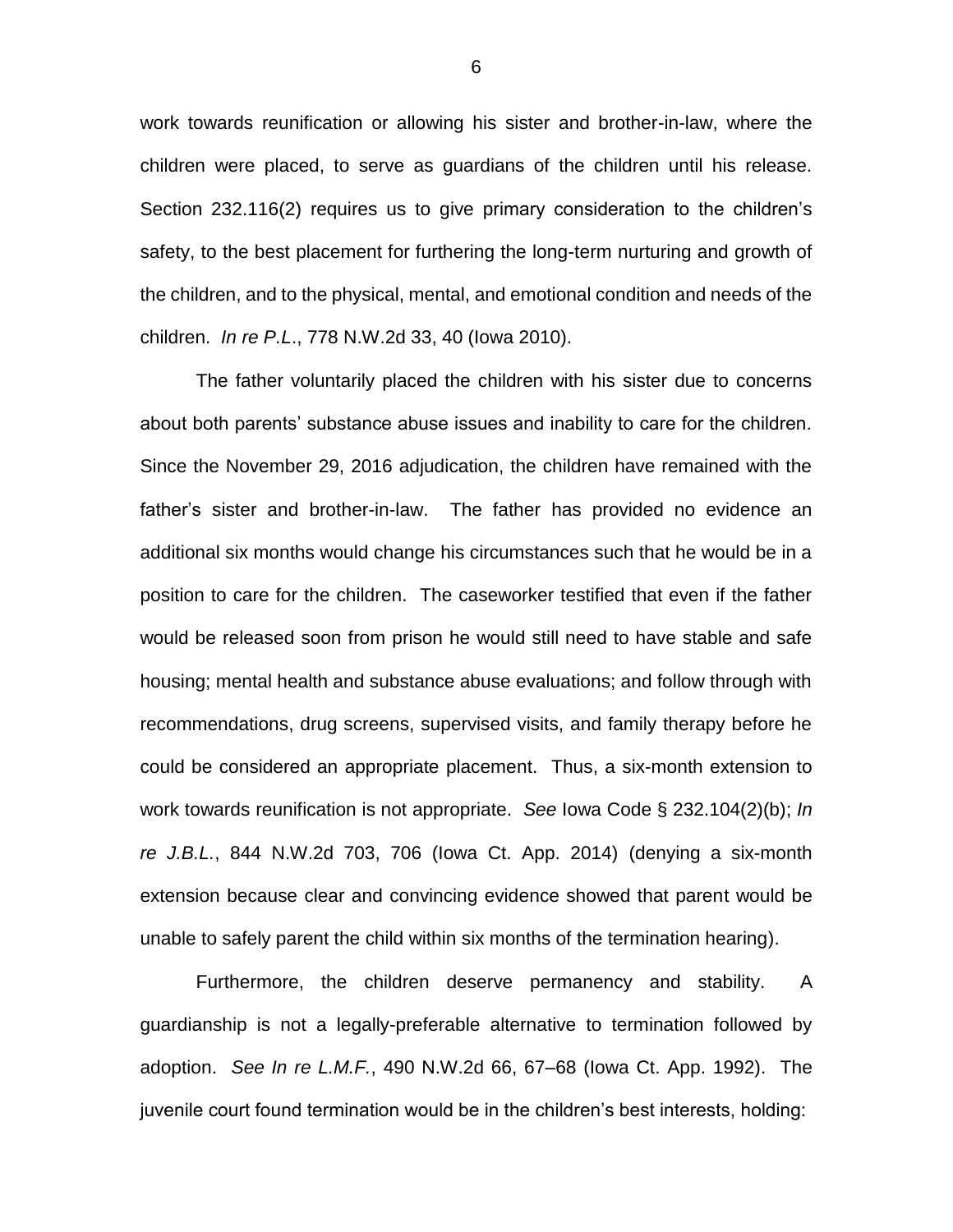The children's safety is best ensured by termination of parental rights and continued placement of the children with paternal relatives, [the sister and brother-in-law], as the termination and placement will free the children from continued neglect, exposure to drug abuse and domestic violence as well as ongoing criminal activity by their biological parents.

Accordingly, we find the juvenile court properly determined termination was in the children's best interests.

## **V. Impediments to Termination**

The father asserts he maintained a strong bond with the children that should preclude termination. The father claims his act of voluntarily placing the children with their aunt and uncle shows his love for the children and the strength of his bond with them. *See* Iowa Code § 232.116(3)(c). The "exceptions" to termination are permissive and not mandatory. *See In re A.M.*, 843 N.W.2d 100, 113 (Iowa 2014). "The court has discretion, based on the unique circumstances of each case and the best interests of the child, whether to apply the factors in this section to save the parent-child relationship." *In re D.S.*, 806 N.W.2d 458, 474 (Iowa Ct. App. 2011).

Based on the circumstances, we conclude the parent-child bond should not preclude termination of the father's parental rights. The caseworker testified the children, after years of turmoil, now have a routine and stability and are properly clothed, fed, and enrolled in school. Accordingly, whatever bond the father claims to have with the children has not impaired their ability to thrive with their aunt and uncle and enjoy their childhood. We affirm the decision of the district court to terminate the father's parental rights.